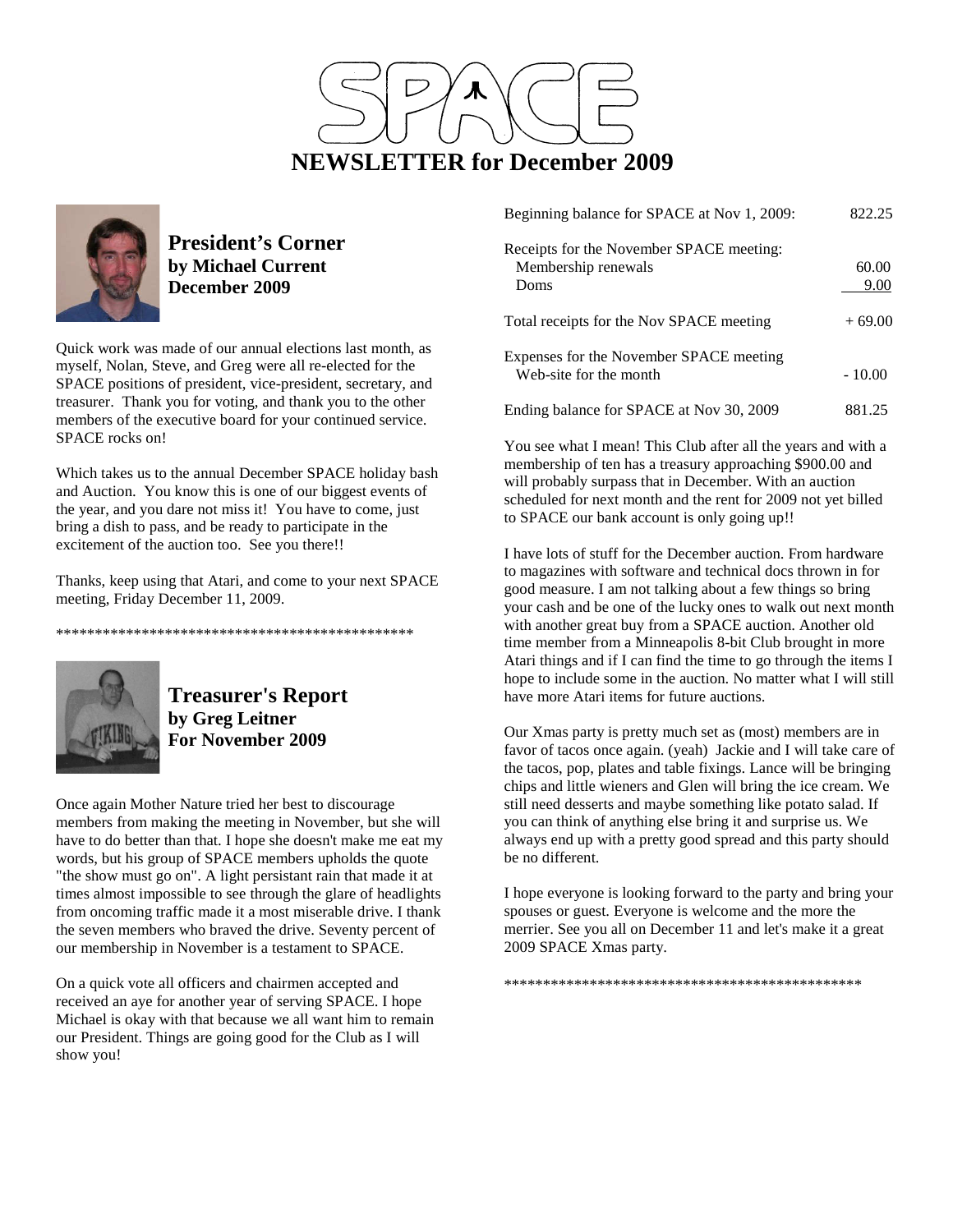#### **Secretary's Report By Steven Peck For November 2009**

Hello out there in Atariland!

As most of you know, we had elections in November. Everyone in their elected posts kept them. So, I am here to write yet another Secretary's Report for you. Let's just say I am honored to be the SPACE Secretary and I will serve my position to the fullest. Thank you for re-electing me as your Secretary.

Anyway, I really enjoyed Lance's demonstration of his patented 7800 joystick design. It was solid and I might want to buy one of them for myself once they go into production. If any of you want a good controller for your older Atari, this is the one!

Also, as everyone in the club knows, the SPACE Christmas Party is coming up next month. Although it isn't Atari, I will probably demo my ColecoVision (it's going to be sold to Tony that night, so I will miss it). I have twenty-six games along with it, so there will be at least a testing of the games. At least, I am hoping so.

So, this concludes my Secretary's Report. Keep warm, keep safe and keep using your Atari stuff, folks. Thanks.

Excelsior!

\*\*\*\*\*\*\*\*\*\*\*\*\*\*\*\*\*\*\*\*\*\*\*\*\*\*\*\*\*\*\*\*\*\*\*\*\*\*\*\*\*\*\*\*



**BBS Corner By Nolan Friedland For December 2009** 

If anyone has any comments, suggestions, ideas, or submissions for the BBS Corner column or the SPACE BBS web site, you may email them to me, Nolan Friedland, at the address shown on the back of this newsletter under the "CLUB OFFICIALS" section.

\*\*\*\*\*\*\*\*\*\*\*\*\*\*\*\*\*\*\*\*\*\*\*\*\*\*\*\*\*\*\*\*\*\*\*\*\*\*\*\*\*\*\*\*

From: Michael Current [michael@mcurrent.name] Sent: Sunday, November 29, 2009 10:29 PM Subject: a new atari paddle controller design

Date: Sun, 29 Nov 2009 18:27:22 -0600

A new atari paddle controllers design

Please visit our web site page here,

#### http://members.tcq.net/video61/cx30evolved.html

 To see our latest product, a new paddle controller design. We also have a huge selection of new in the box, classic atari games here, www.atarisales.com

Thanks, Lance www.atarisales.com

\*\*\*\*\*\*\*\*\*\*\*\*\*\*\*\*\*\*\*\*\*\*\*\*\*\*\*\*\*\*\*\*\*\*\*\*\*\*\*\*\*\*\*\*

From: Michael Current [michael@mcurrent.name] Sent: Saturday, November 28, 2009 9:32 PM Subject: Atari Launches The New Atari.com

Atari Launches The New Atari.com

Play Atari Classic Games, Enter Contests, Buy Exclusive Merchandise and Enjoy Special Game Offers Just In Time for Holiday

NEW YORK, Nov. 23 /PRNewswire/ -- Atari, one of the world's most recognized brands, announced today the phase one re-launch of Atari.com. Gaming fans will have the opportunity to play Atari's legendary, addictive coin-op arcade and 2600 classics in the new Atari Arcade for free, get information on Atari's most recent and upcoming releases, buy games through the Atari Store via box or digital download, access exclusive merchandise, and enter contests and more through the newly designed Atari.com web site.

In the Atari Arcade fans can play free games such as Asteroids, Adventure, Battlezone, Crystal Castles, Lunar Lander and Yars Revenge. The classics, often replicated but never improved upon, appear in their complete original forms.

The Arcade includes worldwide leader boards where gamers can see how they stack up and compete against others.

"Today commences the first stage in Atari's ongoing commitment to growing its online business with the relaunch of Atari.com," said Jim Wilson, President and CEO of Atari, Inc. "Our online roadmap contains a multitude of enhancements and exciting new features which over time will redefine how people play and connect with Atari."

At Atari.com, consumers will also have the opportunity to purchase exclusive apparel featuring the iconic Atari full logo as well as benefit from exclusive discounts on game bundles and shipping discounts on multiple purchases to enjoy the company's current blockbuster titles such as the mega hit Ghostbusters: The Video Game, which has already sold more than one million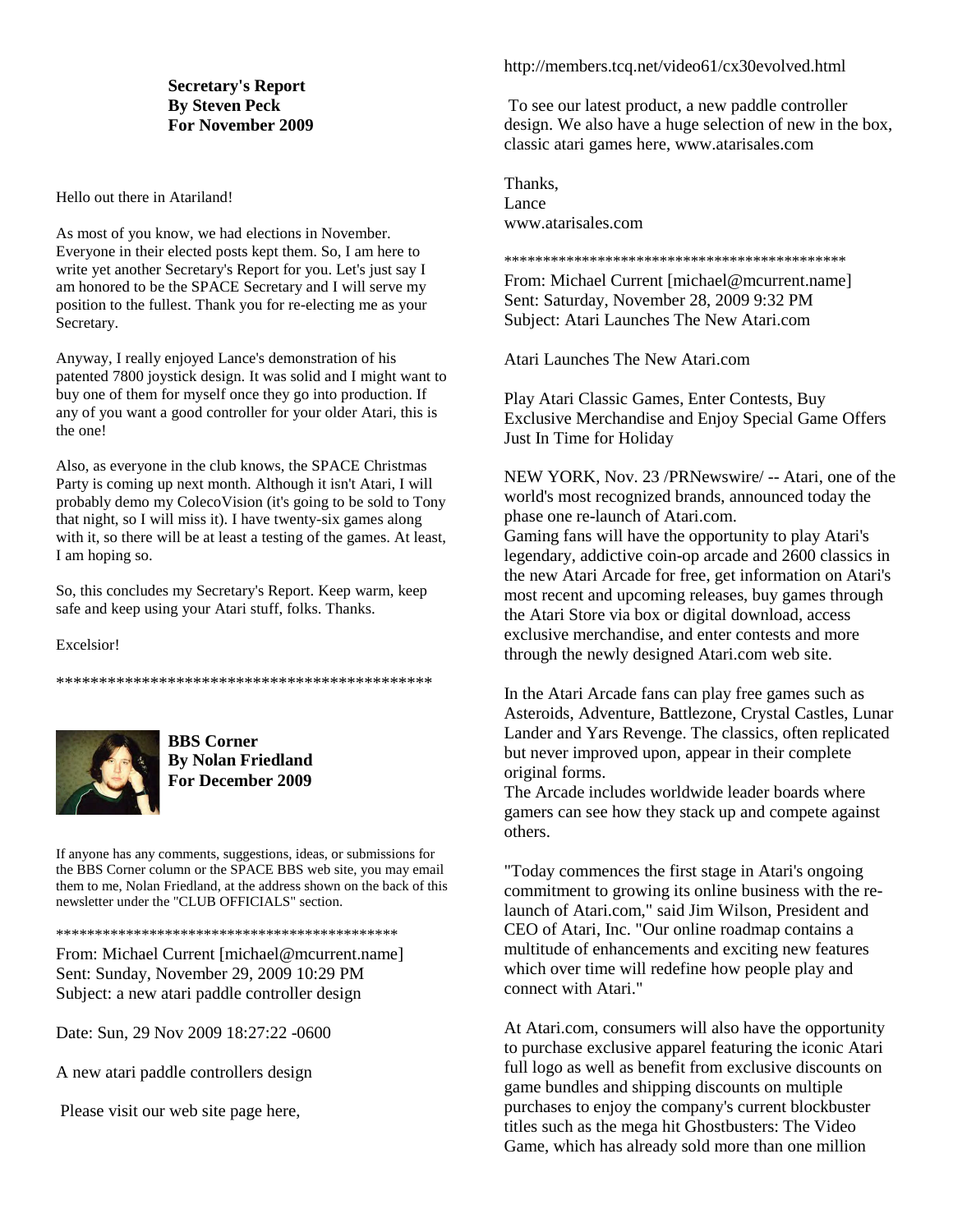copies, and the critically acclaimed massively multiplayer title, Champions Online. Games will be available in digital download format as well as box copies. Additionally, members of the Atari community will be able to keep up to date on news and announcements on upcoming titles, such as the highly anticipated Star Trek Online and Project Runway.

To coincide with the launch of the site, fans in the United States will have the opportunity to win an exclusive Atari T-shirt in a design which will never be sold, repeated, or made available again. The site was redesigned in collaboration with the award-winning digital production studio Fantasy Interactive (f-i.com). From offices in New York City and Stockholm, Fantasy has spent over a decade building award-winning experiences for top clients including Electronic Arts, Porsche, Nintendo, Ikea, and Joost.

The Atari Arcade will also be joined by collaboration with the leading multiplayer game site OMGPOP on 'Missile Command', to be released in early 2010. OMGPOP, a recent winner of TIME Magazine's 50 Best Websites of 2009, is lending their uniquely addictive game style and social gaming expertise to bring this highly recognized classic to an ever broader audience.

For more information on the new Atari.com site, please visit www.atari.com.

### ABOUT ATARI, SA

Atari group is a global creator, producer and publisher of interactive entertainment for interactive game platforms that include PC, online, consoles from Microsoft, Nintendo and Sony and advanced smart phones (i.e. iPhone).

Divisions of Atari, SA include Cryptic Studios, Atari London Studio, Eden Studios, Atari Interactive, Inc. and Atari, Inc.

Atari benefits from its global brand and an extensive catalogue of popular games based on classic owned game franchises (Asteroids, Centipede, Missile Command, Lunar Lander), original owned franchises (Test Drive, Backyard Sports, Deer Hunter), MMO games from Cryptic Studios (Star Trek Online, Champions Online) and third party franchises (Ghostbusters, Project Runway, Dungeons and Dragons).

For more information please visit www.atari.com

© 2009 Atari Europe SASU. All rights reserved.

Atari word mark and logo are trademarks owned by Atari Interactive, Inc.

#### \*\*\*\*\*\*\*\*\*\*\*\*\*\*\*\*\*\*\*\*\*\*\*\*\*\*\*\*\*\*\*\*\*\*\*\*\*\*\*\*\*\*\*\*

From: Michael Current [michael@mcurrent.name] Sent: Saturday, November 28, 2009 9:24 PM Subject: Defence Force releases new STe demo

Defence Force releases new STe demo November 22nd, 2009

Dbug of Defence Force have released a new STe demo at Kindergarden 2009 called 'Save The Earth'.

The demo requires 2MB memory or more and will work fine from harddisk or floppydisk. There are many fullscreens, many colours and many lovley Ataritouches.

» Download 'Save The Earth' incl. sourcecode. http://files.dhs.nu/files\_demo/STEarth.zip » Visit the Defence Force site http://www.defence-force.org/

## \*\*\*\*\*\*\*\*\*\*\*\*\*\*\*\*\*\*\*\*\*\*\*\*\*\*\*\*\*\*\*\*\*\*\*\*\*\*\*\*\*\*\*\* \*\*\*\*\*\*\*\*\*\*\*\*\*\*\*\*\*\*\*\*\*\*\*\*\*\*\*\*\*\*\*\*\*\*\*\*\*\*\*\*\*\*\*\*

\*\*\*\*\*\*\*\*\*\*\*\*\*\*\*\*\*\*\*\*\*\*\*\*\*\*\*\*\*\*\*\*\*\*\*\*\*\*\*\*\*\*\*\*